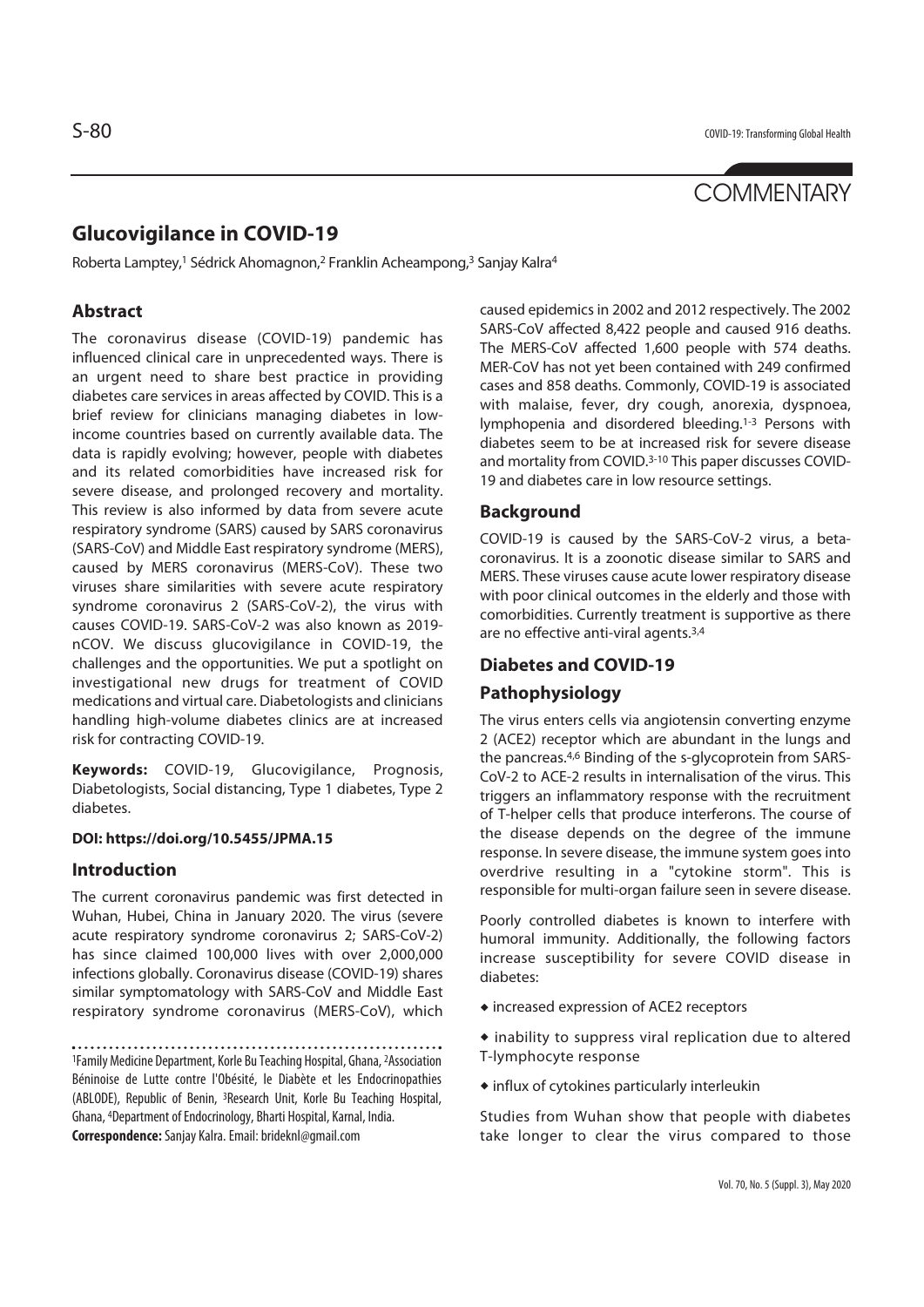without diabetes.5

# **Diabetes: A Risk Factor for COVID-19**

The Chinese Center for Disease Control and Prevention (CDC) classifies COVID as mild, moderate or severe based on clinic-pathological features. In mild disease, pneumonia is absent or if present is mild. Moderate disease is defined by pneumonia with dyspnoea, respiratory rate >30 breaths per minutes and oxygen saturation below 93%, or presence of mild pneumonia. Severe disease is characterised by respiratory failure, septicaemia and multi-organ damage.4

Several studies have identified chronic cardio-vascular conditions as pre-disposing factors for SARS-CoV-2 infections. Diabetes is associated with an increased risk for severe disease, admission to critical care units and mortality.4,7

# **Glucovigilance in Pharmacotherapy of COVID-19**

Agents used in the management of COVID-19 can interfere with carbohydrate metabolism thus it is important to be pro-active when managing patients. Glucovigilance, must be heightened necessarily and the threshold for insulin initiation and intensification reduced. More frequent testing despite the associated costs must be prioritised.

# **Hydroxychloroquine/Chloroquine and COVID-19**

Hydroxychloroquine causes non-insulin related hypoglycaemia and prolongation of the QT interval. Its use is associated with cardio-vascular, cerebrovascular, neurologic and ophthalmic complications. Hydroxychloroquine is associated with the "dead-in-bed syndrome', cognitive and language defects, myocardial infarcts, cerebrovascular accidents, aggravation of proliferative retinopathy and retinal haemorrhages.

### **Corticosteroids**

The use of corticosteroids though controversial is very common in ICU settings.9 Corticosteroids are counter regulatory to the action of insulin. Steroids inhibit hepatic gluconeogenesis, peripheral glucose uptake and glycogenesis by skeletal muscles, decrease pancreatic insulin production and increase lipolysis in adipose tissues. These cumulatively result in hyperglycaemia, particularly in people with dysglycaemia or pre-existing diabetes. A meta-analysis conducted by Zhenwei Yang and Jialong Liu pooling together 5270 patients with coronavirus pneumonia (from 2002 to March 15, 2020)

concluded that corticosteroid therapy is not only associated with hyperglycaemia (RR =  $1.37$ , 95% CI = 0.68-2.76,  $p=0.376$ ) but also with high mortality (RR = 2.11, 95%)  $CI = 1.13 - 3.94$ ,  $p = 0.019$ . Glucose control and monitoring must be enhanced with the use of corticosteroids. Glucovigilance is key in such settings.

# **Antiviral agents**

Protease inhibitors (lopinavir/ritonavir) interfere with glucose metabolism particularly in the settings of diabetes and or obesity.10 This effect is dependent on the duration of use.

# **Long-term Complications of COVID on Cardio-Metabolic Health**

There is no data on long-term outcomes of COVID-19. A 12-year follow up of survivors of coronavirus infections showed high prevalence of cardio-metabolic disorders. Prevalence of dyslipidaemia, dysglycaemia and cardiac disorders were 68%, 60% and 44% respectively.11 Insulin resistance, hyperinsulinism, hyperglycaemia and diabetes were also noted among the cohort.

# **COVID-19 and Diabetes Services**

Globally, COVID-19 has disrupted not only health but health systems as well. The impact on health systems is more devastating in low-income countries where access to virtual systems/services is limited or unavailable.

Public health interventions such as lockdown and social distancing have resulted in loss of income, further reducing access to daily necessities, medications and non-urgent clinical services. Patients who live in "medically underserved" areas and those without health insurance coverage have been hit the hardest.

Inadequate PPEs leave healthcare workers in low-income settings at increased risk for becoming infected. It also increases the likelihood of hospitals becoming epic centres for secondary infection. Lack of guidelines on management of diabetes in COVID-19 hampers care.

# **COVID-19 - An Occupational Risk for Diabetologists**

COVID-19 is an occupational hazard for all health workers. The risk is heightened for diabetologists and diabetes services with high volume. Infections among health workers have grave short and long-term implications for service delivery, training and research. For low-income countries with weak health care systems, low provider-topatient ratios, and a double burden of disease the COVID-19 epidemic can be likened to a tsunami.